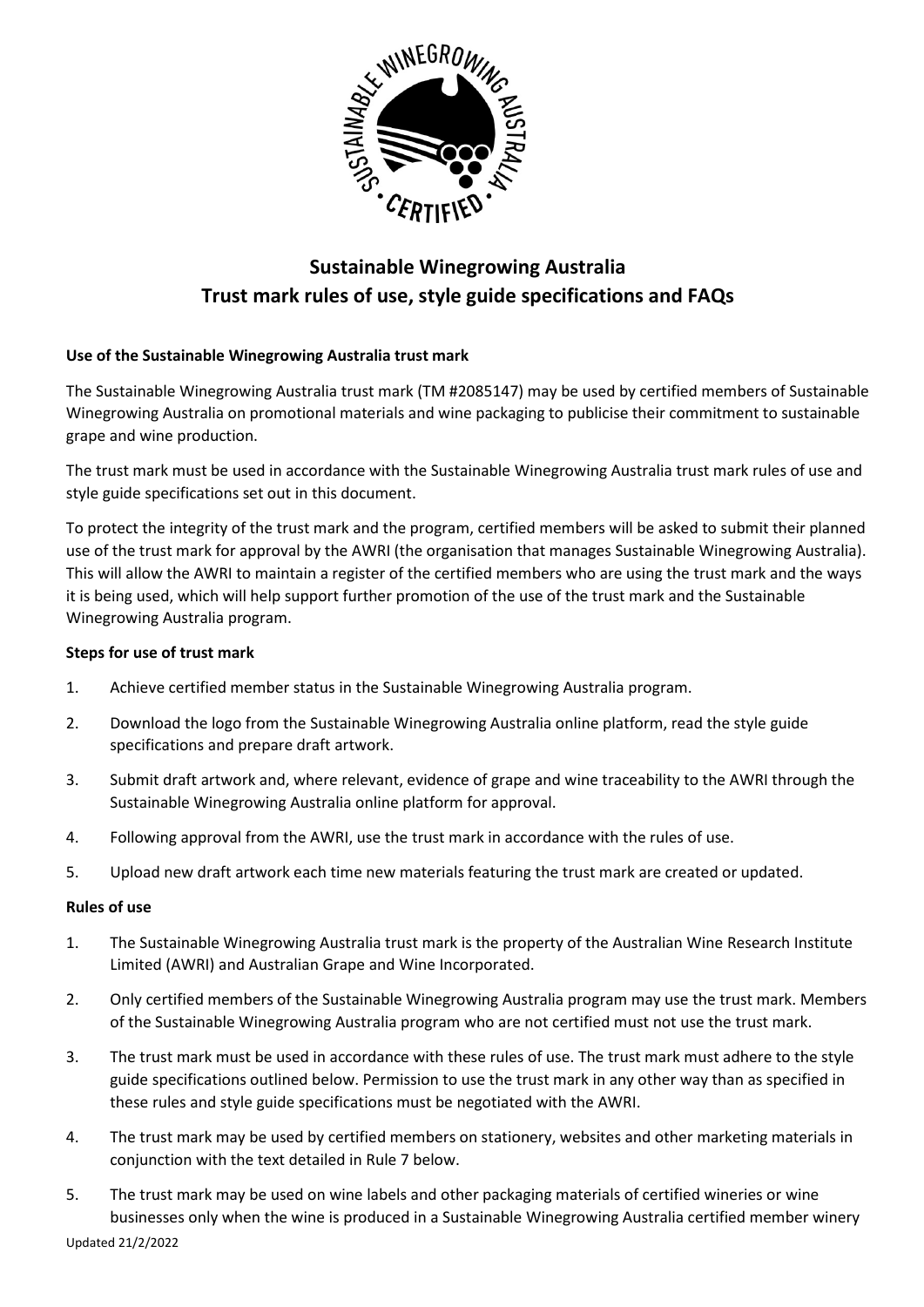or wineries AND at least 85% of the grapes from which the wine was made have been grown in a Sustainable Winegrowing Australia certified member vineyard/s.

- 6. To be eligible to use the trust mark on a wine label in accordance with Rule 5, vineyards must have completed Sustainable Winegrowing Australia membership requirements and certification training by 14 September and achieved vineyard certification through finalisation of a successful audit prior to harvest. Winery certification must be achieved prior to the commencement of vintage for the claim being made; that is, certification must have been achieved by the time the first grapes are crushed by the winery in that vintage and be maintained throughout the winemaking processes. Any certified member using contract processing facilities or grapes purchased from another vineyard can apply for use of the trust mark on wine labels provided that the certification of the vineyard(s) and winery(ies) was in place prior to harvest and maintained throughout the winemaking processes.
- 7. Certified members may refer to their membership of the Sustainable Winegrowing Australia program on stationery, websites and other marketing materials (but not on wine labels unless the criteria in Rule 5 are met) by using the accompanying text, either in conjunction with the trust mark or as text alone:

[Site/business name] is a certified member of Sustainable Winegrowing Australia.

- 8. The Sustainable Winegrowing Australia name and/or trust mark must not be used in any way that could mislead the public or bring the Sustainable Winegrowing Australia program into disrepute.
- 9. The rights contained within these rules are personal to each certified member of the Sustainable Winegrowing Australia program and may not be assigned, transferred or sub-licenced to any other person or organisation.
- 10. A certified member's approval to use the Sustainable Winegrowing Australia trust mark may be revoked or suspended by the AWRI if the certified member:
	- 10.1 uses the trust mark otherwise than in accordance with these rules.
	- 10.2 fails to maintain certified status for any reason.
- 11. A certified member must immediately cease using the Sustainable Winegrowing Australia trust mark on all marketing materials if their approval to use the trust mark is revoked or suspended or they fail to maintain the status of a certified member. The trust mark may not be used on wine labels or packaging of wine produced after certified status has lapsed or approval to use the trust mark has been revoked or suspended. However, the business will be entitled to sell stocks of wine already labelled prior to such suspension, revocation or loss of certified member status.

#### **Style guide specifications**

All uses of the Sustainable Winegrowing Australia trust mark must adhere to the style guide specifications shown on the next page.

#### **Frequently asked questions**

Frequently asked questions about the trust mark are included at the end of this document.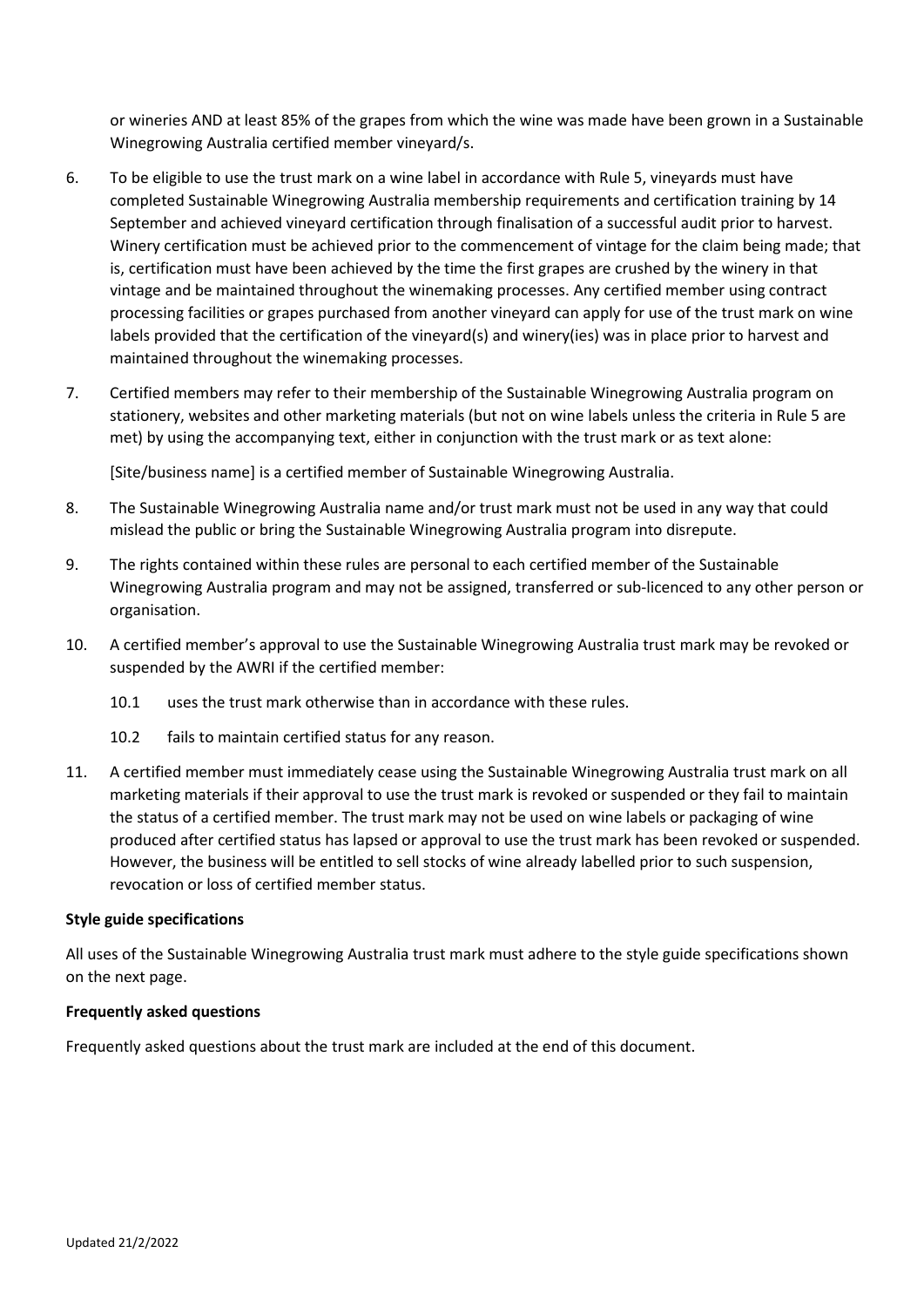### Trust mark style guide specifications SUSTAINABLE WINEGROWING AUSTRALIA **CERTIFIED**

A simple palette of core colours has been established. The certification trust mark can be reproduced in either full colour or black & white.



STAINABLE



**Incorrect use -** To maintain integrity of the trust mark, it must not be altered in any way. Only use files provided without any distortion. Please see examples of incorrect use.

**Minimum sizes -** When applied to a label, the trust mark must be no smaller than 10 mm in height as shown.



10 mm

The trust mark can be produced in either green (as listed below) or black.<br>The font used for the word CERTIFIED is DIN CONDENSED BOL



The Sustainable Winegrowing Australia Certified trust mark must adhere to the style guide specifications as outlined in this document. The trust mark must be reproduced from the master artwork to maintain quality image and must not be altered in any way.

**To obtain the master artwork or approval for the trust mark, follow the instructions in the Sustainable Winegrowing Australia online platform.**

**Clear space rule -** Sufficient space around the trust mark must be maintained to ensure impact and minimise competition from surrounding elements. No graphic or text elements should appear within the clear space area. The letter "x" on the diagram indicates the minimum clear space required around the trust mark. **When produced at 10 mm in size, please allow a clear space of 3 mm.**





The font used for the words "SUSTAINABLE WINEGROWING AUSTRALIA" is DIN CONDENSED MEDIUM

# ABCDEFGHIJKLMNOPQRSTUVWXYZ

## abcdefghijklmnopqrstuvwxyz

### ABCDEFGHIJKLMNOPQRSTUVWXYZ abcdefghijklmnopqrstuvwxyz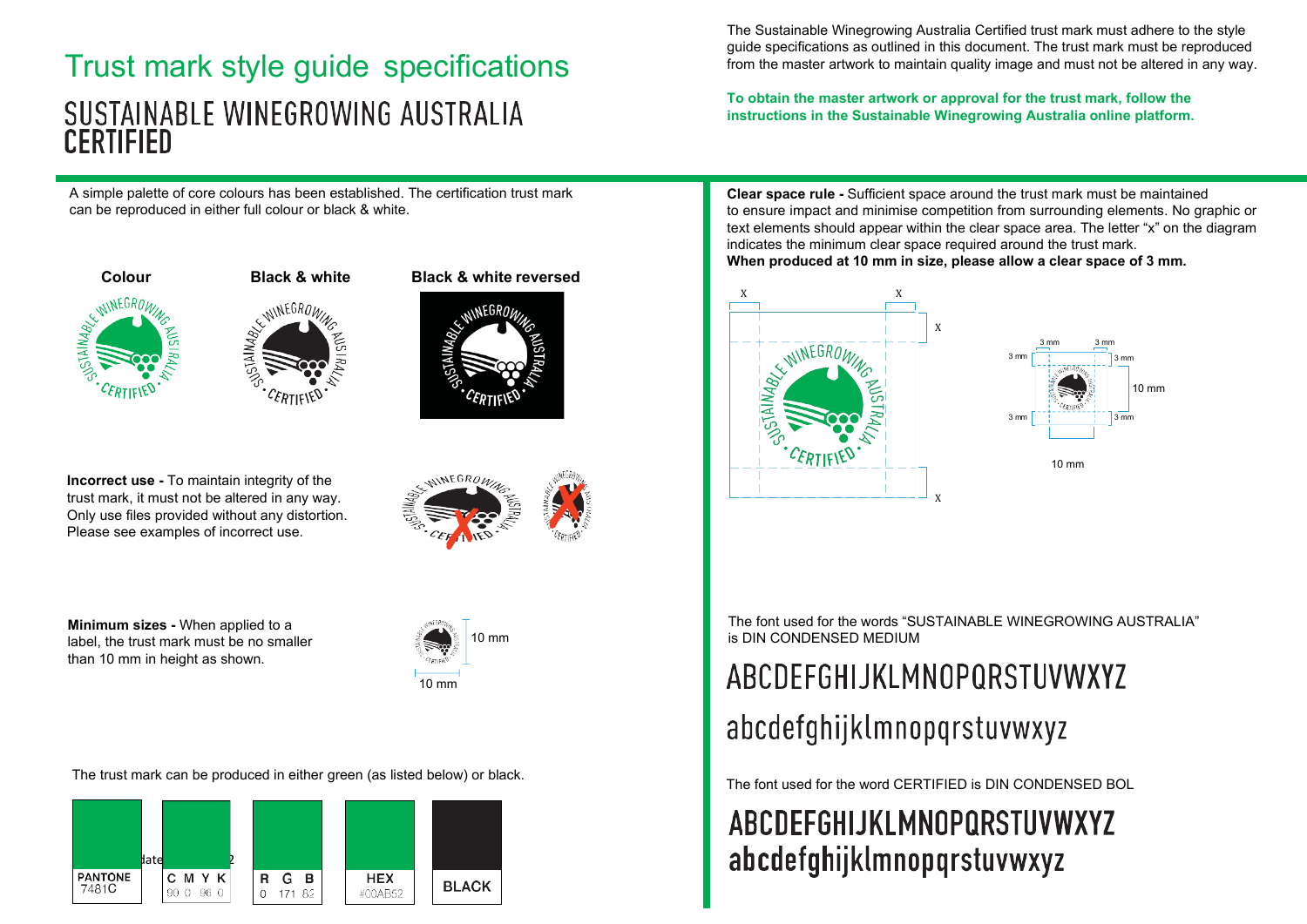#### **Sustainable Winegrowing Australia trust mark – frequently asked questions**

#### **Who can use the trust mark?**

The Sustainable Winegrowing Australia trust mark can only be used by certified members of Sustainable Winegrowing Australia.

#### **When was the trust mark first available?**

The trust mark was available for use by certified members from July 2020.

#### **Who owns the trust mark?**

The trust mark is jointly owned by the Australian Wine Research Institute and Australian Grape & Wine.

#### **How can I access the trust mark?**

Certified members can access the trust mark and guidelines for its use on the 'certification' page of the online membership platform. Log i[n here](https://member.sustainablewinegrowing.com.au/login) to access the trust mark image files.

#### **Why does the AWRI need to approve my use of the trust mark?**

Certified members will be asked to submit artwork featuring the trust mark to the AWRI for approval. This will allow the AWRI to maintain a register of the certified members who are using the trust mark and the ways it is being used, which will help support further promotion of the trust mark and the Sustainable Winegrowing Australia program. It will also protect the integrity of the trust mark and the program.

#### **How can I use the trust mark?**

Certified members are encouraged to use the trust mark on stationery, websites, signage and other marketing materials. The trust mark can also be used on wine labels and other packaging materials if the wine was made in a certified member winery/ies and at least 85% of the grapes from which the wine was made were grown in a certified member vineyard/s.

#### **Who are certified members?**

Certified members are members who have demonstrated the membership and annual reporting requirements of Sustainable Winegrowing Australia and have achieved third-party certification to an approved program. For more information about approved certification programs and the certification process, please refer to the Program terms which are available to members through the online member platform [\(here\)](https://member.sustainablewinegrowing.com.au/login).

#### **What is certified, the business, the site or the wine?**

Certification is granted to vineyard, winery and/or wine business entities and the sites included in the scope of their certification. Wine packaging can carry the Sustainable Winegrowing Australia trust mark if it was made by a certified winery or wine business in a certified winery and at least 85% of the grapes in the wine were grown in a certified member vineyard/s.

#### **If the wine is made at more than one winery (e.g. the grapes are crushed at one site and fermented and finished at another), do both sites need to be certified if I want to use the trust mark on the wine label?** If a wine is made at more than one winery, each winery site must be certified for the trust mark to be displayed on the wine label.

#### **Does certification cover bottling and packaging of wine?**

No. Certification is attached to the growing and making of wine only.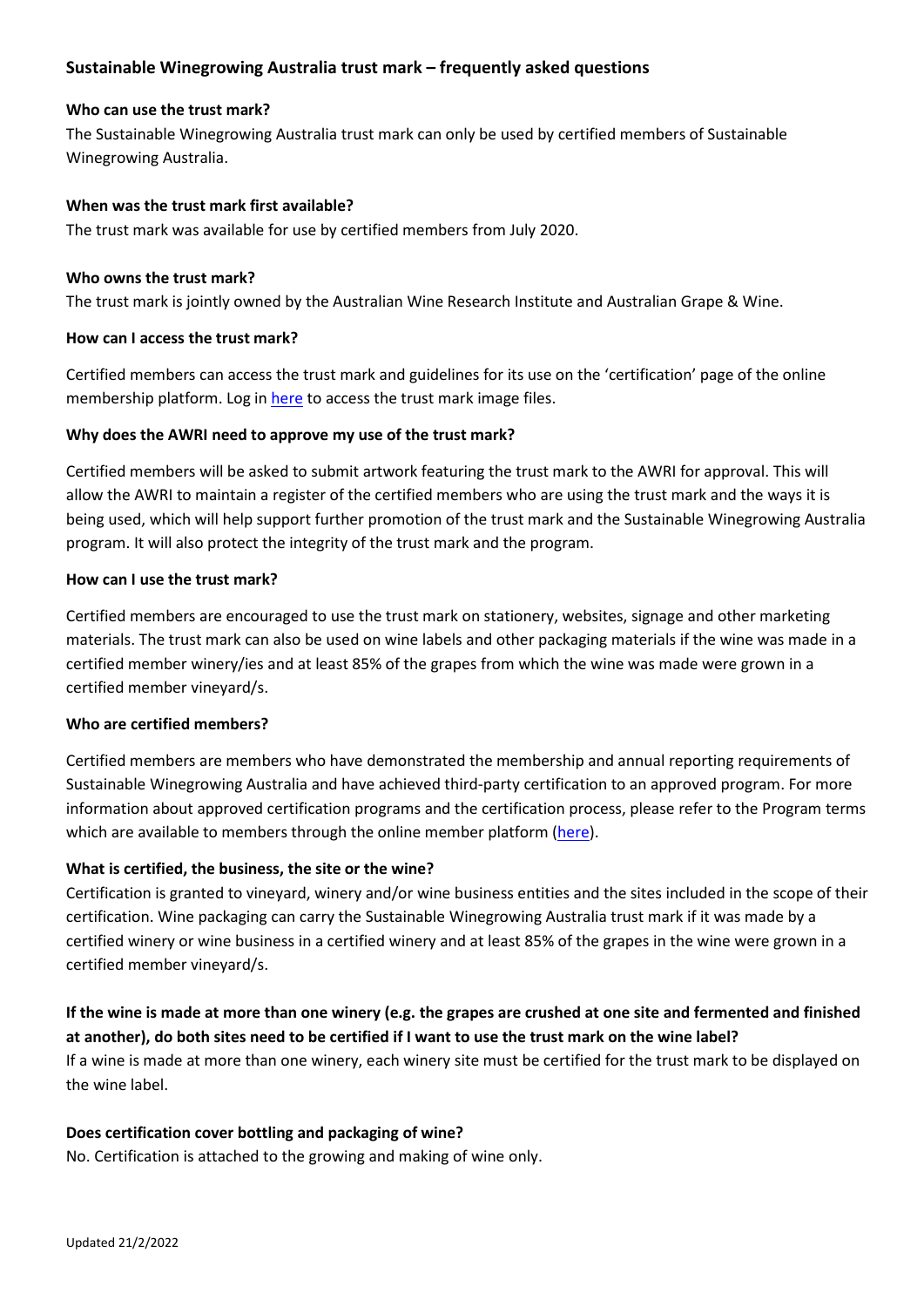#### **Who checks that wines showing the trust mark on the label are compliant?**

The AWRI checks the traceability evidence alongside wine label artwork. This will also be checked during a third party audit. LIP records could be used for this purpose.

#### **Do I need to submit evidence showing traceability of the source of the grapes when I am submitting a label design?**

Yes

#### **Will the record-keeping associated with the trust mark add another layer of reporting if wines are being exported?**

No. Use of the trust mark is not subject to export control.

#### **Can I use the trust mark on the front label?**

Yes. Guidelines for labelling can be accessed here [\(https://www.wineaustralia.com/labelling\)](https://www.wineaustralia.com/labelling).

#### **Can I use the trust mark on shelf talkers for wines that do not include the trust mark on the label?**

Yes, the trust mark can be used on shelf talkers, provided that it is accompanied by the words '[Site name] is a certified member of Sustainable Winegrowing Australia'.

#### **How long after I complete my audit can I apply to use the trust mark on a wine label?**

In addition to maintaining Sustainable Winegrowing Australia membership, site certification is valid from the date of successful completion of a third-party audit. Vineyard certification must be achieved prior to harvest in the year for which any label claim is being made. Winery certification must be achieved prior to commencement of vintage for the claim being made and be maintained throughout the winemaking processes. Wine businesses can apply for retrospective trust mark use on wine labels from the immediate past vintage (Refer to Rule 6).

#### **How long does it take for approval after I submit artwork to the AWRI?**

You should allow five working days for approval of artwork.

#### **Do I need to get artwork approval for every bottling? every vintage? every new blend? or just each time a new label design carries the trust mark for first time?**

Each time new artwork featuring the trust mark is created, please send a copy to the AWRI via the online platform for approval. If the artwork is substantially identical to previously submitted artwork, please indicate that when you submit it.

#### **Can I write on a label: 'Anna's Wine Estate is a certified member of Sustainable Winegrowing Australia' if the product itself is not certified?**

No, the approved wording '[Site name] is a certified member of Sustainable Winegrowing Australia' cannot be used on a wine label if the product itself is not certified. (Refer to Rule 7).

#### **Can I use the trust mark on wine which includes purchased bulk wine?**

Yes, provided that at least 85% of grapes in the final wine blend were grown in a certified member vineyard/s and the wine was made in a certified winery/ies. Evidence of the bulk wine composition (e.g. a declaration stating the percentage sourced from certified vineyards and accompanying Sustainable Winegrowing Australia site certificates) must be provided as part of the traceability documentation.

#### **The certified vineyard/winery that I purchased fruit/wine from let their certification lapse since I purchased the fruit/wine. Can I still use the trust mark on wine labels from that source/s?**

Updated 21/2/2022 Yes, providing the trust mark rules of use were adhered to and evidence of traceability is provided.